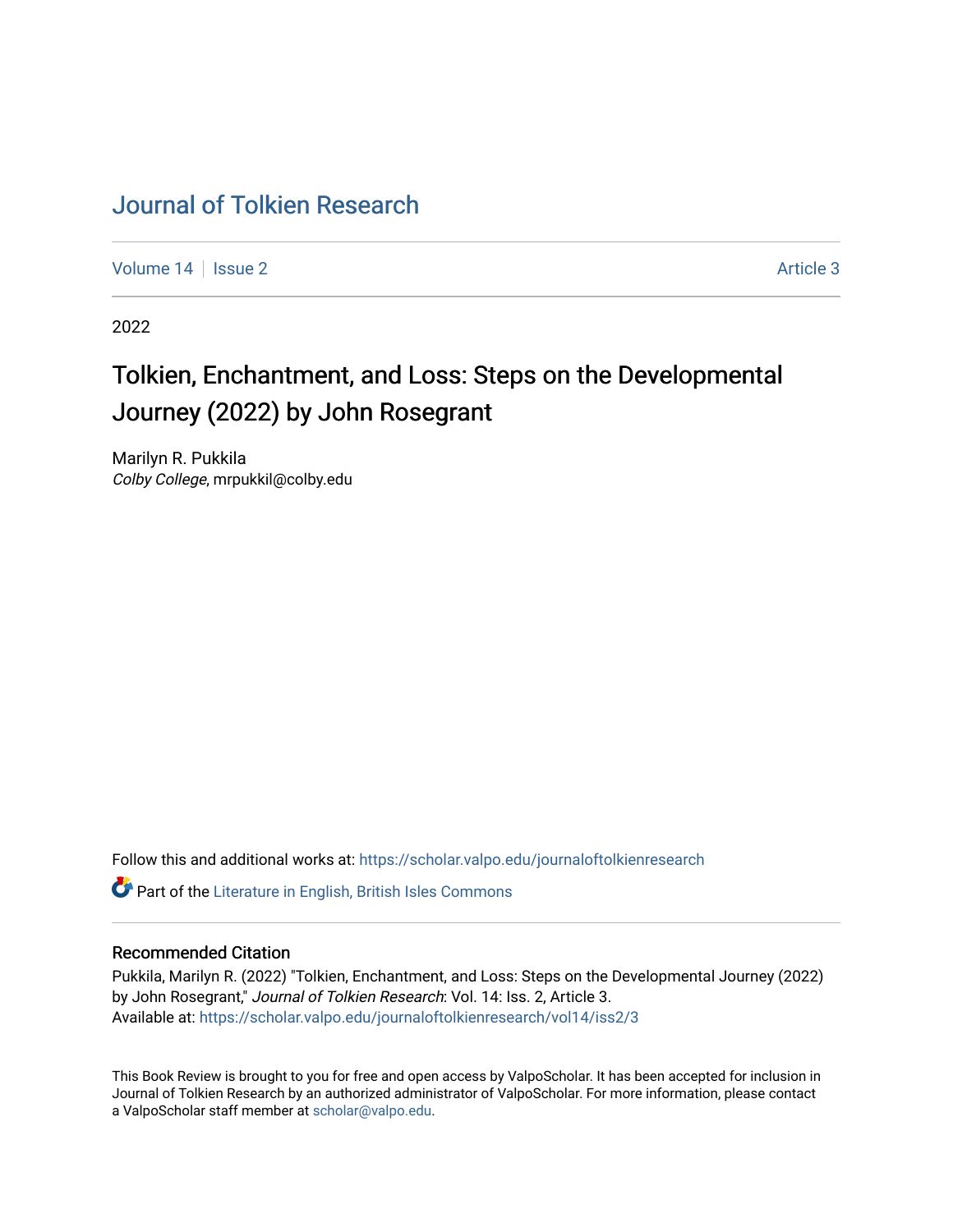*Tolkien, Enchantment, and Loss: Steps on the Developmental Journey*, by John Rosegrant. Kent, Ohio: Kent State University Press, 2022. xii, 208 pp. \$55.00 (hardcover) ISBN 9781606354353. Also available in ebook format.

Authors of Tolkien studies generally view his life and works through their own professional lenses: literary scholars describe textual sources and styles; botanists discuss the *olvar* of Middle-earth and their relationships to our own plants; linguists discuss the languages, and historians the influences of events and cultures, from the classical period to the mid-twentieth century; and biographers offer general studies of Tolkien's life and times. Dr. John Rosegrant, a practicing psychoanalyst, offers a view of Tolkien and his writings through the frame of psychology, and in particular the theories of Sigmund Freud, Donald W. Winnicott, and Julia Kristeva. The result is an interesting and sometimes startling departure from the familiar paths of Tolkien scholarship, and yet one which provides readers with rich new insights into the familiar themes of enchantment and loss which shape Tolkien's life and permeate the legendarium. While some of the material is based on previously published essays, the book is able to draw together their various concepts into a more complex whole.

For Rosegrant, the tension that lies at the heart of Tolkien's writing is the longing for something beyond the everyday "that can never quite be grasped, or if grasped is threatened with loss" (2). This, he explains, is Tolkien's response to Max Weber's concept of "the disenchantment of the world". It also reflects the personal tension resulting from Tolkien's lifelong psychological strains, manifested in part in his Atlantis dream of the overwhelming, inescapable wave. For Tolkien, creativity was a source of enchantment, a way to cope with the many losses and traumas he lived through. At best, as Rosegrant demonstrates, one can find a balance in the tension, but it can never be fully resolved.

In an enchanted world view, all things are connected (like a garden), both to each other and to The Other. The world is affected by mysterious forces, which produce wonder and terror. Not all can be explained rationally, but there is a sense of meaningfulness for those who can be open to it. Often it is transitional spaces, objects, and phenomena – the liminal and the numinous – which produce this sense of enchantment. Rosegrant agrees with theorists, such as Winnicott, who maintain that such meaning-making is essential to a fulfilled life, as well as Freud, who stated that the opposite of play is not seriousness but instead actuality, the True versus the Real. To have a healthy psyche, humans must be able to grow up from, but not entirely out of, a childlike enchantment with the world; that which exists in between pure imagination and grim reality offers just such an experience of the liminal which helps people deal with the tension between enchantment and loss, a process which is part of modern psychological development. Rosegrant believes that this is why Tolkien appeals particularly to teenage readers; his stories deal with the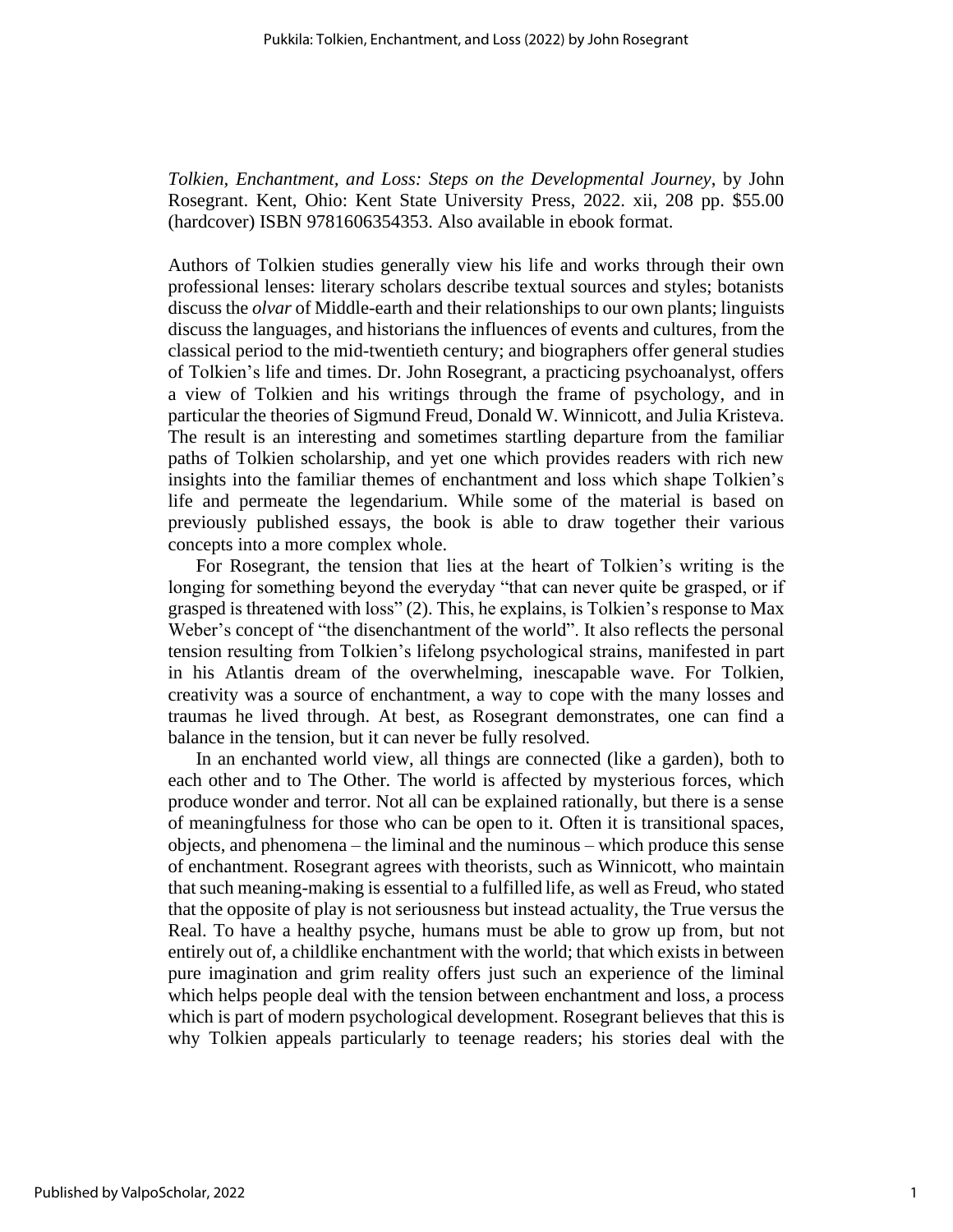transitional, and with maintaining a sense of meaning in the face of disillusionment (as he himself learned to do in the wake of his parents' deaths and the horrors of world wars), even as one establishes an identity for "the real world." This may explain, in part, Tolkien's approval of the fairy tale "The Juniper Tree" (in his essay "On Fairy-stories"); it contains both the enchanted and the gruesome in a way that is manageable for young readers. Moreover, Rosegrant writes, Tolkien's works "may be seen as an expression of his struggle to maintain enchantment in the face of the many losses he experienced", and they helped him to be "able to write more directly about the effects of war than would have been possible with [mere] realism" (29-30).

Rosegrant draws from a wide swath of Tolkien's writings to illustrate these points. The Master of Laketown, with his Weberian pragmatism, winds up a victim of the enchantment of dragon gold, while Bilbo is instead able to strengthen his relations with enchanted beings while still maintaining his Hobbit-sense. He becomes an example of a healthy intermingling of magical and realistic thinking, thus demonstrating that "[g]enuine maturity is not found in the use of rational thought alone, but in the capacity to shift between and combine rational thought and fantasy" (52). Tom Bombadil demonstrates that adventures are playful, and contain enigmas which can offer relief to their authors who feel overwhelmed with the "grownupishness" of overwork and underpayment. Galadriel, in her exile from Valinor, her grief for the fading of Lórien, and her eventual need to leave Middleearth, often expresses Tolkien's own concerns about separation and loss. Her Mirror stands in for a mother's face by offering a means of seeing one's self reflected, a crucial task for self-development according to Winnicott.

The maternal theme is particularly present in the multiple uses of song and music, which Rosegrant compares to mother's lullabies, to represent both enchantment and loss. There are songs of disruption and repair, and songs that may enchant the hearer into either oblivion or awareness. The very creation of Eä is a song that moves between mutuality and disruption, between a maternal form of unity offered by Ilúvatar and the disruptive individuality preferred by Melkor, who can never establish mutuality with anyone or anything. In this Rosegrant sees an echo of Tolkien's relationship with his mother Mabel, one of both mutuality through love and disruption through her death. Music is also used to reconnect with a lost love one three times in the legendarium, by Fingon seeking Maedhros, Lúthien seeking Beren, and Sam seeking Frodo. Both Melian and her daughter Lúthien sing so beautifully that a hearer is lost to himself, and Lúthien brings even the implacable Mandos to pity, a change of heart which equals a change of consciousness. Finrod's song likewise awakens humans and leads them into deeper wisdom. Like eucatastrophe itself, music carries joy and a possibility for the repair of pain and disruption.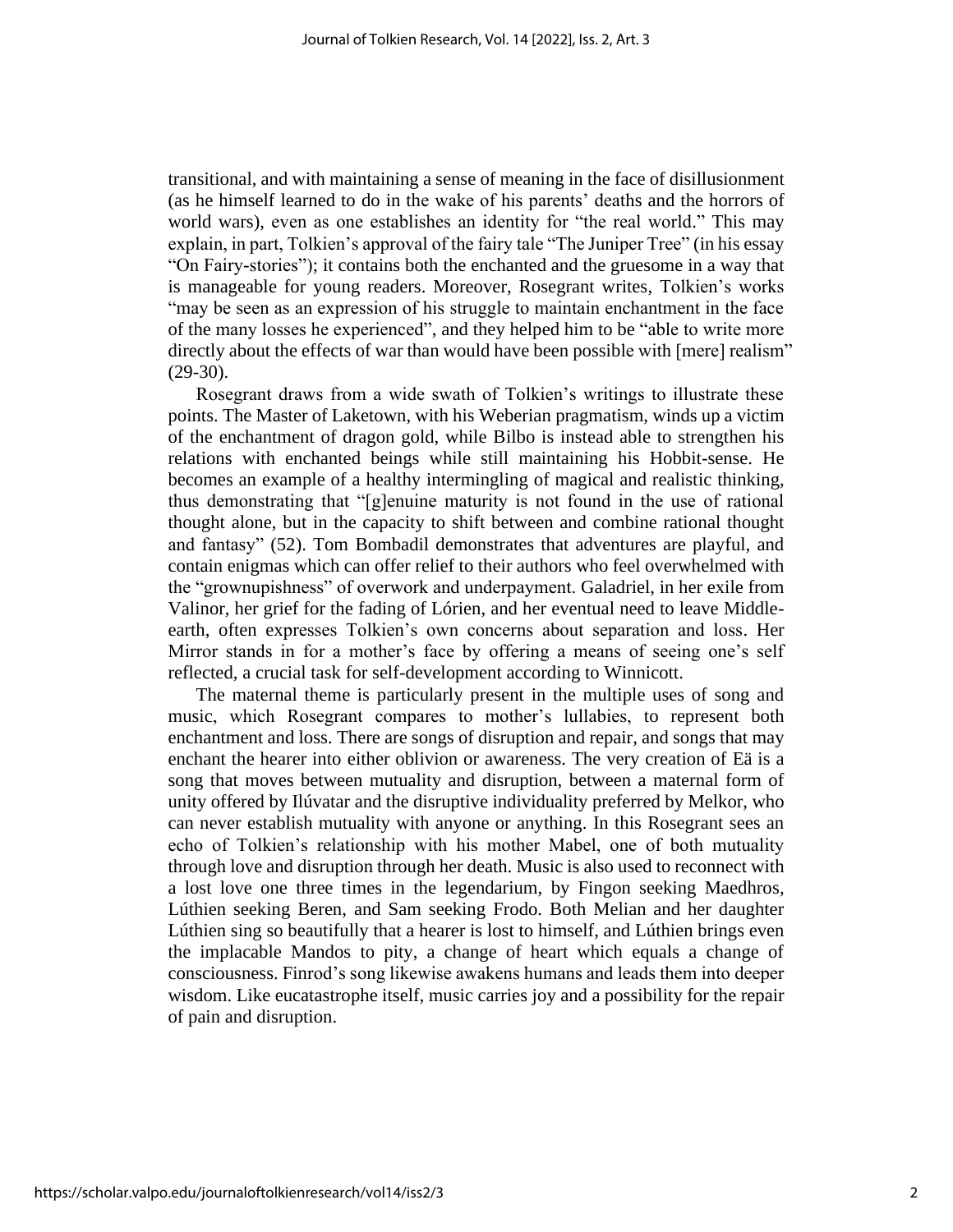From Tolkien's writings, Rosegrant moves more deeply into Tolkien's life to explore his understandings of creativity and the function of Faërie in a painful world. Entering into Faërie requires the liminal, both/and attitude which allows for both subjectivity and objectivity, and for a comfortable integration of inner and outer realities. One enters into Faërie rather than suspending disbelief about it, and love and wonder are crucial attitudes that enable the visitor to see things as they really are. It's also important to accept that symbols can have multiple meanings; the familiar Atlantis wave contains destruction, but it also unlocks creativity and allows for new beginnings, just as Tolkien's work on "The Notion Club Papers" and "The Drowning of Anadûnê" unlocked his stuck creative process for *The Lord of the Rings* in 1944-1946. Ultimately, Rosegrant writes, "The deepest truth lies not in resolving the ambiguity, but in the process of looking at the ambiguity directly and honestly"  $(111)$ .

This is a core concept of the book, one which resonates deeply with Buddhist and other teachings and gives rise to the question of the place of contemplation in the experience of enchantment. Rosegrant sees physical spaces of contemplation in the legendarium (the Hall of Fire in Rivendell, the Cottage of Lost Play) where tales can be told and pondered, which may lead to enchantment. Again, like the contemplative practices of many spiritual traditions, finite beings cannot remain in infinite spaces forever; they move in and out of them, provided they consent to being enchanted in the first place. [Interview with Rosegrant, *The Texas Tolkien Talk Podcast*, 6 March 2022] One is also reminded of Nienna, the Vala who mourns for the marring of Arda and produces regeneration through her tears. She is a profoundly contemplative figure who taught pity and patience to Gandalf, both contemplative traits; an exploration of her contribution to the themes of enchantment and loss would be welcome should the book ever appear in a revised edition.

Tolkien wrote "Mythopoeia" comparatively early in his life in response to C.S. Lewis's views on myths, but Rosegrant also sees in the poem a defense against the dangers of hubris in creativity. By claiming his right to create as a reflection of his Creator, Tolkien justified that which might otherwise be considered pride and possessiveness, two of the greatest character flaws of the legendarium. By saying his visions of Middle-earth came from Somewhere Else, Tolkien was protected from "the terrors of claiming the work as [his] own" (124). Rosegrant also points to the presence of an unusual (for Tolkien) number of father-figures in all the versions of the fall of Númenor as an indicator that Tolkien may have been working out his own guilt over surviving his father and having his mother all to himself for a time. In the following chapter, Rosegrant turns a psycoanalyst's lens on the familiar territory of Tolkien's emotional losses and stress ailments, exacerbated by his experiences in The Great War, with a detailed chronology of stressful events and various illnesses. In effect, Rosegrant argues, since Tolkien had trouble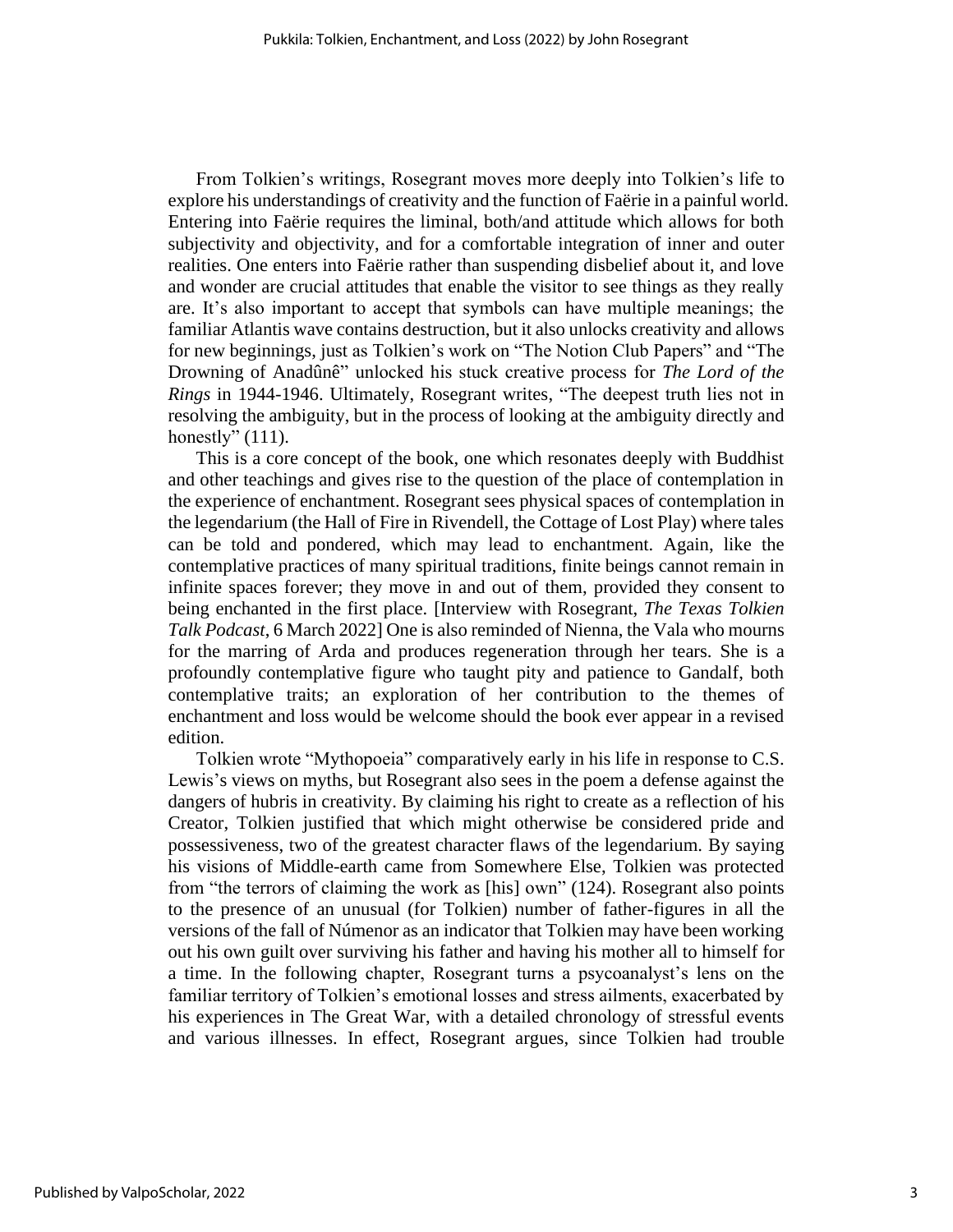symbolizing painful feelings, his body did the work instead, even as the pervasiveness of loss throughout the legendarium may have helped him integrate his earlier losses. Tolkien's strong personal connection to Kullervo, welldocumented by Verlyn Flieger, led him to retell the Finnish tale with more abuse and deformity than appeared in the original story, which may reflect the earliest example for Tolkien of enacting such integration. Both Faramir and Éowyn experience a loss of love, leading to physical ailments, and are healed by a new love for each other, a possible reflection of Tolkien's relationship with Edith Bratt. Frodo certainly embodies the clearest depiction of stress reactions in response to prior trauma: he is both fascinated and destabilized by the faces in the Dead Marshes; he wants to return Gollum to his former identity as Sméagol, because he fears suffering the same fate; he becomes averse to violence; and he re-experiences old traumas on their anniversaries. In the end, Frodo must undergo loss (of the Shire) in order to obtain healing; he is unable to attain in his daily world the liminal, transitional approach to enchantment and loss that Sam is able to enact, but then Sam, though a Ring bearer himself, did not experience Frodo's level of trauma.

Rosegrant demonstrates the importance of a transitional stance to the work of healing by contrasting Tom Bombadil with *the* Lord of the Rings himself. Sauron locks himself into an inward stance, treating people as things out of fear of loss and splitting himself to produce a Ring which he thinks will enhance his power. Like his Nazgúl, themselves caught by Rings of power, Sauron is a failed transitional space. By contrast, Tom, in his singing, dancing, and playing, is the embodiment of transitional space. Tolkien emphasizes this quality by refusing to define Tom, resulting in deep bewilderment and endless speculation on the part of many readers. Tom and Goldberry are exemplars of negotiating the boundaries of self and other: they "weave a single dance, neither hindering the other," and are uninterested in power, possession, or domination, all of which would be a great burden – and so the Ring has no power over them. They are under no enchantment but their own.

In his final chapter, Rosegrant offers an insightful and poignant account of the ways Tolkien's approach to his legendarium changed towards the end of his life. He seemed to have found it harder to enter transitional space as he aged (and approached his own, final transition out of life), as is depicted in *Smith of Wootton Major*. Smith is told by the birch tree that saved him from one of the perils of Faërie that he doesn't belong there, and the King reminds Smith that the Star he clings to is a privilege, not a right, which must be passed on to others. Like Tom Shippey, Rosegrant sees this as a reemergence of Tolkien's conflict with hubris, echoed in the poem "Looney," in which the Traveler commands a response from the enchanted realm, and is instead blinded and beaten down.

Indeed, during his final years Tolkien was concerned with making his legendarium even more consistent with Christianity, with science, with the "real world," thus losing the early freedom of creativity in which he had reveled. He